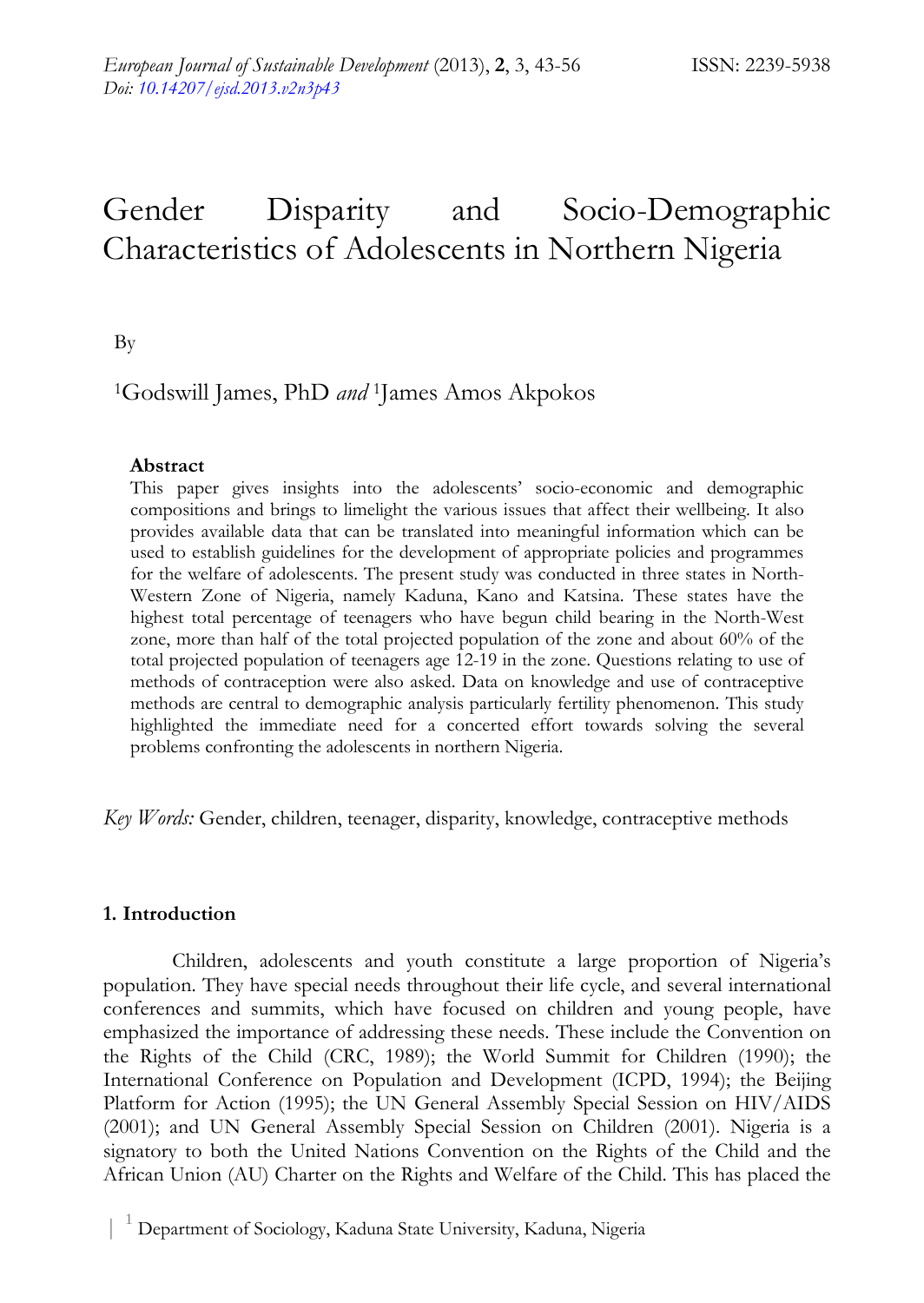issue of human rights, especially the rights of children, youth and women, at the forefront of national concern.

 Particular concerns and needs related to children and young people in Nigeria include the eradication of preventable diseases like polio, tuberculosis, and diphtheria; improved levels of educational attainment (especially formal education of the girl child); rights to reproductive and sexual health; HIV/AIDS; prevention of maternal deaths and disabilities; and increased employment opportunities or job creation. Essentially, the progress of children and young people has become a key goal of overall national development. Consequently, it has become very necessary to improve the opportunities open to young people so that they will grow their fullest potential and have the solid foundation to enable them take their rightful places as future leaders.

 Strong commitment to the development of, and investment in children, adolescents and youth is a cornerstone to people-centred sustainable development; they constitute not only a formidable demographic force, but also make up the next generation of parents, labour force and leaders. Their wellbeing, therefore, has ramifications not only for their own lives, but also for the lives of children they bring into the world, and for the societies they will build and maintain. Meeting their needs is a major continuing public policy challenge which calls for constant re-thinking of policies, re-assessment of priorities, and commitment of adequate financial resources and effective implementation of programmes. More efficient and equitable resource allocation and improved policy formulation and implementation can only be achieved with a better understanding of their needs. An essential prerequisite for such an understanding is the availability of timely, reliable and comprehensive data on their characteristics (NPC, 2002).

 This research report on adolescents gives insights into their socio-economic and demographic compositions and brings to limelight the various issues that affect their wellbeing. It also provides available data that can be translated into meaningful information which can be used to establish guidelines for the development of appropriate policies and programmes for the welfare of adolescents.

### **2. Conceptual Framework**

The term "adolescent" is variously defined as "the state or process of growing up", "the period of life from puberty to maturity", and "the period of transition from childhood to adulthood, encompassing both the development to sexual maturity, and to psychological and relative economic independence" (United Nations, 1988a; IPPF, 1994:5). There is no precise and consistent age range that defines when adolescent begins and ends in adolescence studies; operational definitions vary depending on culture and place. United Nations (1987,1988a,1989), for instance, chose to look at the reproductive behavior of teenagers, that is, those in the age range 13-19, in its work on this subject. Other studies focus on the age range 15-19 (Bledsoe and Cohen, 1993; Population Reference Bureau, 1992; 2005; Yinger *et al*., 1992; World Health Organization, 1989a, 1989b). However, studies of "youth" tend to address a broader and somewhat older age group, that is, young people, ages 15-24. As a practical matter, most teenage reproductive behavior tends to occur in the age range 15-19 in most populations. However in Nigeria,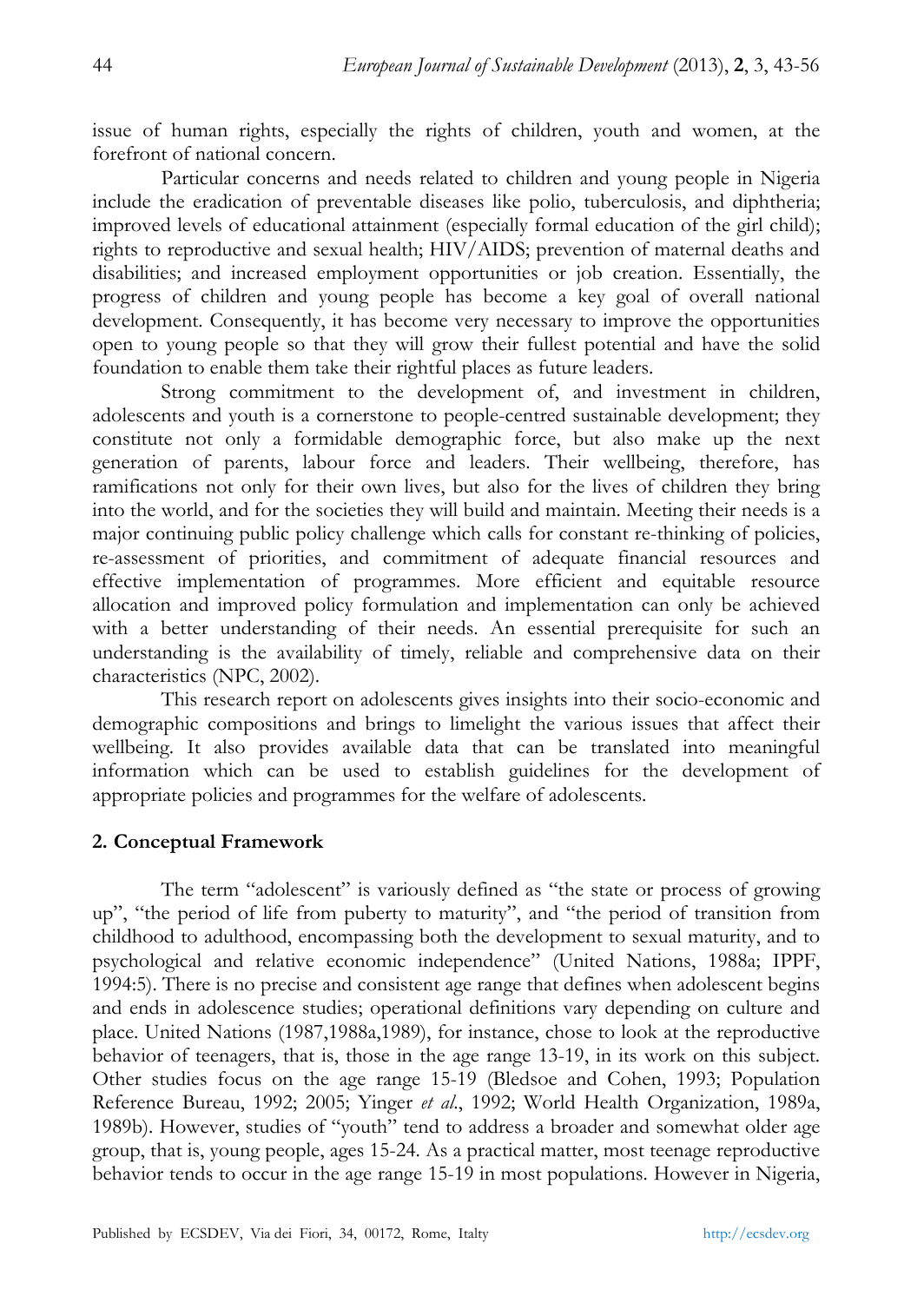particularly the northern part, childbearing starts much early. Therefore for the purpose of this study, the term "adolescent" refers to young people ages 12-19, which is an approximation of the post-puberty population under age 20. Throughout this paper, the terms "adolescent" and "teenager" are used interchangeably.

#### **3. Materials and Methods**

The present study was conducted in three states in North-Western Zone of Nigeria, namely Kaduna, Kano and Katsina. These states have the highest total percentage of teenagers who have begun child bearing in the North-West zone, more than half of the total projected population of the zone and about sixty percent of the total projected population of teenagers age 12-19 in the zone.

 A multi-stage sampling method was used in this research. In each of these states, two urban and two predominantly rural Local Government Areas (LGAs) were selected, one each from North and South of the states using simple random sampling techniques, after all the LGAs in each of the selected states were listed according to their setting (urban or rural) as well as geographical zone (north or south). Thus, six urban towns and six rural villages were selected from the states for detailed study; three were drawn from the southern part and the other three from the northern part of the states. They included the following:

- Kaduna- (i) Giwa, (ii) Kafanchan, (iii) Zango Kataf, and (iv) Zaria City
- Kano- (i) Dala, (ii) Kunchi, (iii) Rimin Gada, and (iv) Tudun Wada
- Katsina- (i) Bindawa, (ii) Daura, (iii) Funtua, and (iv) Matazu

A number of main streets were randomly selected in each town and village, from which houses and households were systematically chosen to make up the sample for a particular area. In each household, one female and/or male adolescent were interviewed. In a household where there were more than one male and one female adolescent, a simple random sampling technique was used to select one male and one female. However, in the case of married or cohabiting adolescents, one male and his female partner were interviewed. In all, 1175 adolescents (606 males and 569 females) were interviewed successfully, using structured questionnaires that elicited information about the respondent's socio-economic and demographic background; respondent's parental background; sexual and reproductive status; family size preferences; knowledge of, attitude toward, and practice of contraceptives, as well as reproductive attitudes and motivations.

 In the analysis, simple descriptive data are presented with respect to questions on the respondent's gender, geo-political place of birth, religion, ethnic group, marital status, education level, knowledge of contraception, approval of contraception, use of contraception, paternal and maternal education, paternal and maternal ages of first marriage, paternal and maternal number of living children, and paternal type of marital union. The aim of the analysis is to show how the circumstances of the respondents differ by their gender.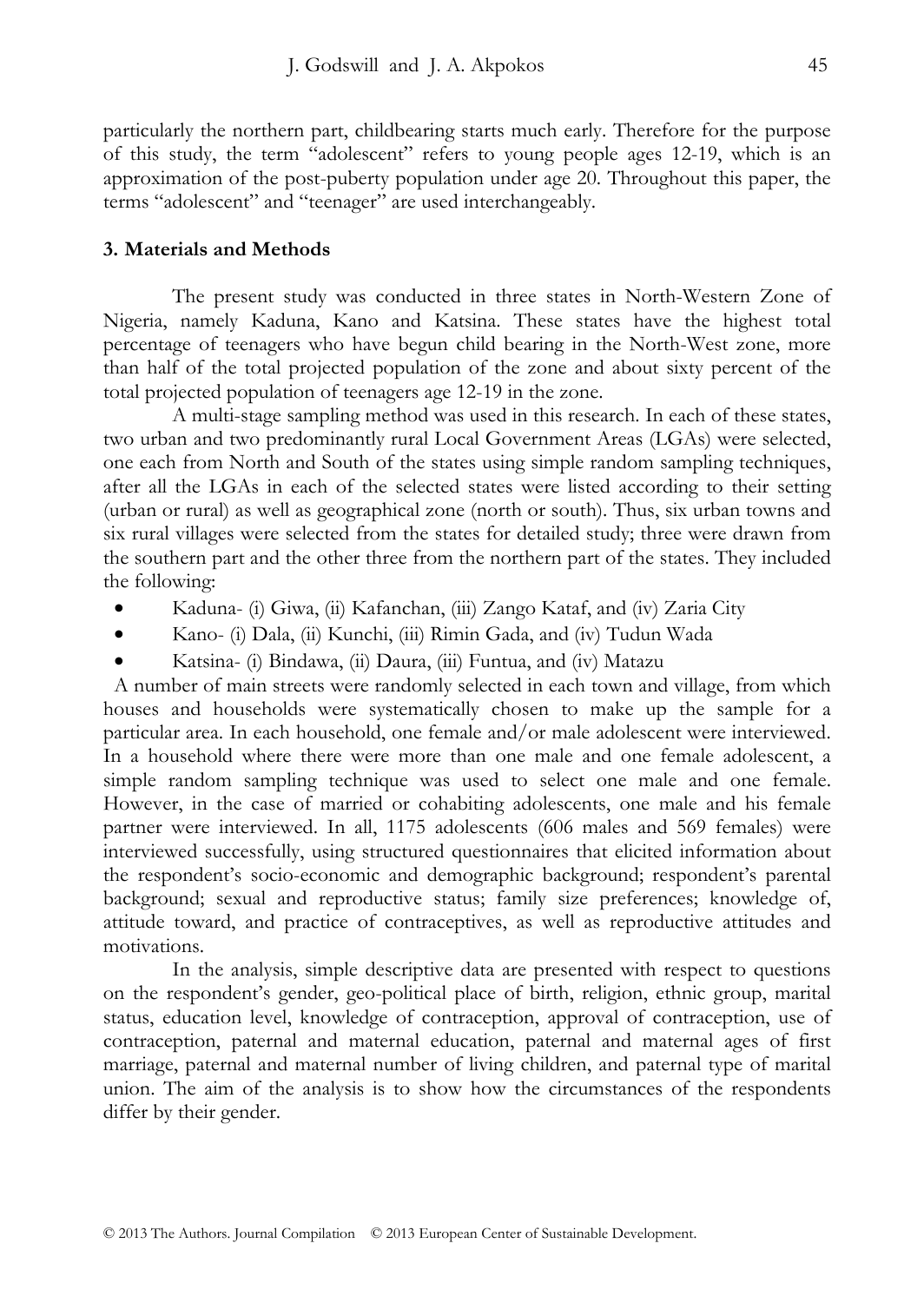#### **4. Results**

#### **Age and Sex Distribution**

The age and sex distribution of any population is a very important demographic parameter and has many significant implications. Throughout this report, 'adolescents' refer to persons of ages 12-19 years. This group embraces junior (JSS) and senior (SSS) secondary school population, as well as some population in the early part of tertiary institution. Persons in this group are distinct group in terms of their health needs. Moreover, issues of reproductive health, including early marriage, teenage pregnancy and childbearing, are critical among this group.

 Table 1 shows, among other characteristics the age distribution of sample respondents by sex. The age group adopted in this report was guided by the need to provide data and analysis that have practical, research and policy relevance within Nigeria. For instance, adolescents aged 12-17 years within Nigerian setting, have basic need of secondary education and the acquisition of other life sustaining skills and information. On the other hand, any person who reaches the age of 18 years is legally considered an 'adult' with voting rights. This group of persons would need post secondary education, employment and reproductive health information and services.

Overall, more than 46% of all respondents were 17 years or less, while about 53% are 18 years or more. The age distribution of the respondents by sex shows that there were more males (49.2%) than females (43.8%) among adolescents aged 17 years or less, but more females (56.2%) than males (50.8%) among adolescents aged 18 years or more. On the whole, there were approximately 120 males for every 100 females among adolescents aged 17 years or less, and 96 males for every 100 females among adolescents aged 18 years or more.

The above data indicate the fact that experiences of adolescents at different age groups during marital and childbearing age are well represented in the data generated in this study.

#### **4.1. Place of Birth and Ethnic Group of Origin**

The place of birth and ethnic group of origin has salient implications on the reproductive behavior of a child. Ethnicity itself is the basis of social organization in the traditional context and it encompasses a mosaic of observable norms, beliefs and rituals that govern various life events (Gyimah, 2002b). Each ethnic group has its own corpus of knowledge and practices in the sphere of health and childcare. The fact that there are many social groups with distinct cultural traits in Nigeria is reflected in diverse behavior of the people.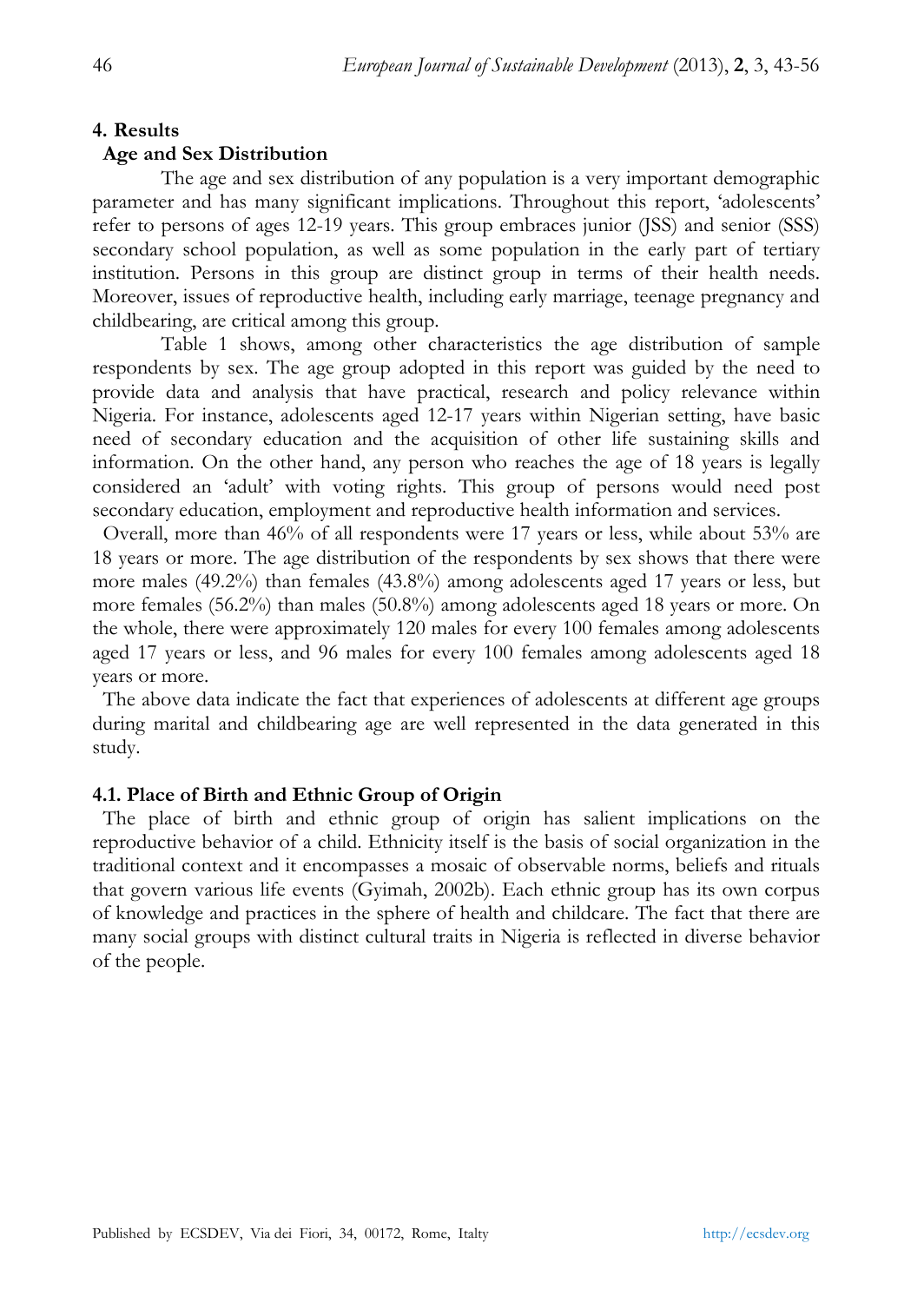| Characteristics               | Male          | Female        | A11           |
|-------------------------------|---------------|---------------|---------------|
|                               | $(N=606)$     | $(N=569)$     | $(N=1175)$    |
|                               | $\frac{0}{0}$ | $\frac{0}{0}$ | $\frac{0}{0}$ |
| Age<br>$\leq$ 15 years        | 11.1          | 10.7          | 10.9          |
| 16-17 years                   | 38.8          | 33.1          | 35.7          |
| $\geq$ 18 years               | 50.8          | 56.2          | 53.4          |
| Place of birth                |               |               |               |
| North Central                 | 7.4           | 9.4           | 8.3           |
| North East                    | 2.3           | 4.5           | 3.4           |
| North West                    | 80.9          | 77.4          | 79.2          |
| South West                    | 2.5           | 4.4           | 3.4           |
| South East                    | 3.6           | 2.0           | 2.8           |
| South South                   | 3.3           | 2.3           | 2.9           |
| Ethnic group                  |               |               |               |
| Hausa/Fulani                  | 45.9          | 59.8          | 52.7          |
| Yoruba                        | 10.6          | 7.9           | 9.3           |
| Igbo                          | 5.1           | 2.3           | 3.7           |
| Other                         | 38.4          | 30.0          | 34.3          |
| Religion                      |               |               |               |
| Christianity                  | 18.2          | 16.7          | 17.5          |
| Muslim                        | 76.7          | 79.7          | 78.2          |
| Pagan/Traditionalist          | 5.1           | 3.6           | 4.3           |
| Ever attended school?         |               |               |               |
| Yes                           | 97.9          | 73.1          | 85.9          |
| $\rm No$                      | 2.1           | 26.9          | 14.1          |
| Highest level of education    |               |               |               |
| No formal schooling           | 3.5           | 25.0          | 13.9          |
| Some primary                  | 12.2          | 29.8          | 20.7          |
| Some Secondary                | 49.9          | 33.0          | 41.7          |
| Some tertiary                 | 34.4          | 12.2          | 23.7          |
| Ability to read and write     |               |               |               |
| Without any difficulty        | 78.1          | 47.3          | 63.2          |
| With difficulty               | 18.3          | 27.6          | 22.8          |
| Cannot                        | 3.6           | 25.1          | 14.0          |
| <b>Marital</b> status         |               |               |               |
| Single                        | 78.7          |               | 67.7          |
| Married                       | 20.5          | 56.1          | 30.4          |
| Divorced/Separated            | 0.8           | 40.9          | 1.2           |
| Widowed                       | $0.0\,$       | 1.6           | 0.7           |
| Occupation                    |               | 1.4           |               |
| Civil/public Servant          | 8.9           | 5.3           | 7.1           |
| Business/Petty trading        | 21.0          | 20.0          | 20.5          |
| Farming                       | 7.1           | 9.3           | 8.2           |
| Artisan                       | 13.9          | 13.7          | 13.8          |
| Student/homemaker/ unemployed | 49.1          | 51.7          | 50.4          |

**Table 1: Percent distribution of respondents' socio-demographic characteristics by sex**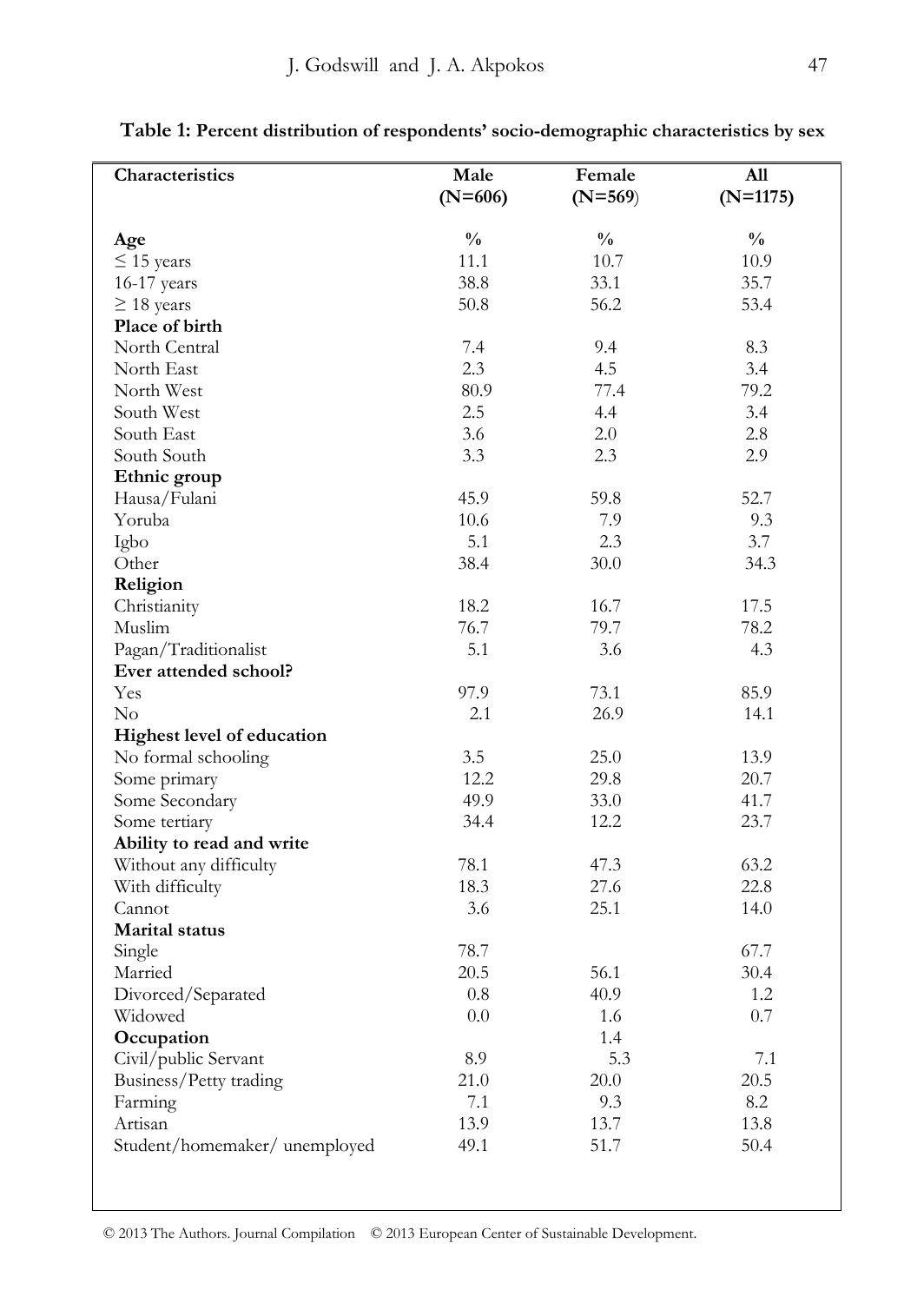The distribution of respondents according to place of birth and ethnic group of origin is presented in Table 1. For ease of analysis the respondents' place of birth was grouped on the basis of the geo-political zones, while their ethnic group of origin was categorized according to the nation's major and minority ethnic groups. Within the boundary of Nigeria, there are many identifiable ethnic groups but Hausa/Fulani, Yoruba and Igbo are the major ones. The 'other' ethnic groups fall under the broadest groupings of linked ethnic unit by region, that is, north and south minority ethnic group (NPC, 2004).

It is evident from the data in Table 1 that the overwhelming majority of both male and female respondents were born in the North West geo-political zone, and slightly more than half of them (52.7%) were Hausa/Fulani. This is not surprising in view of the fact that the study was conducted in the North West geo-political zone in which many of the inhabitants are Hausa/Fulani by ethnic origin. The three southern regions had 9.1% of the total sample size with a glaring disparity in sex distribution which is skewed toward males. This proportion of the study sample represents the off springs of migrant parents from southern states in pursuit of education, employment or business.

#### **4.2. Religious Affiliation**

Religion is a very important socio-cultural factor in the Nigerian society. It serves as motivation for what people believe and practice and so can be an effective determinant of the society's response to fertility and other behavior. In fact religion is widely accepted as an important predictor of demographic behavior in every human society. It influences cultural and social beliefs of people in every known human society. In addition, it serves as a significant medium by which traditional cultural beliefs and norms can be modified. Through it, foreign attitudes and values are learnt and some biases acquired (Adeokun, 1979).

Table 1 shows the percent distribution of respondents by sex and religious affiliation. About one in every six respondents (17.5%) were Christians while 78.2% were Moslems and the traditionalist/pagan constituted 4.3%. Essentially, Islam and Christianity are two main religious groups in Nigeria; the third is the indigenous traditional religion, which comprises a number of traditional beliefs and practices. The dominance of Muslims in the study area is not unexpected because the survey drew respondents from both urban and peripheral or rural settlements of Kaduna, Kano, and Katsina states which are almost exclusively Muslim settlements.

#### **4.3. Literacy and Educational Attainment**

Educational attainment is closely linked with other socio economic factors, such as income, lifestyle, reproductive behavior, health status, etc. Demographers have acknowledged that the time devoted to education leads to delay in marriage and the knowledge acquired during the period brings about a change in people's perception about their family size and reproductive behavior. Additionally, educational attainment alienates people from pro-natalist thinking and traditional environment and culture since most of the lucrative job opportunities associated with education are not usually located in the rural areas where the sacredness of traditional institution is still very much intact.

Table 1 shows percent distribution of respondents according to sex, literacy and educational attainment. Respondents were asked whether or not they have ever attended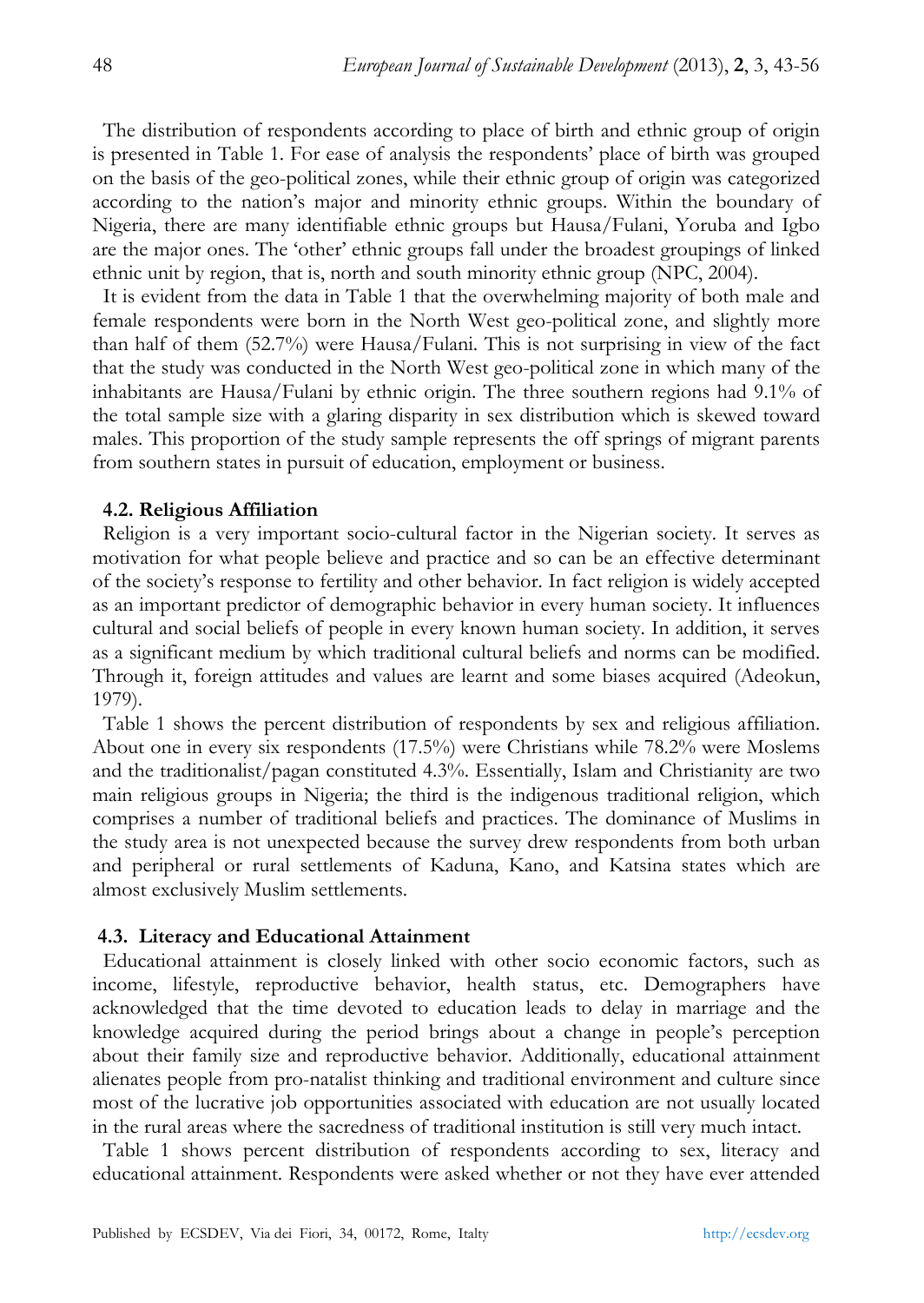school, and the highest level of education attained as well as the ability to read and write with understanding in any language. About 14% of the respondents never attended school, and female respondents were more likely than their male counterpart not to have ever attended school. Similarly, about one in every five respondents (20.7%) had attained at least some primary education only, and 65.4% of the adolescents had some education beyond the primary level. As expected, the proportion of the adolescents that had attained higher education was low and highly skewed towards the female gender.

Although, a majority of the respondents (63.2%) were able to read and write with understanding without any difficulty, more than half (52.7%) of females were either able to read and write with difficulty or cannot. Overall, males had higher literacy levels than females; males were more likely than females to have ever attended school, less likely to have no formal schooling, more likely to have attained higher education, and more likely to read and write without any difficulty. The difference in literacy rate between males and females is obviously large (30.8%), suggesting that some gender imbalances in literacy among adolescents clearly exists in northwestern Nigeria. This reflects the persistent effects of a tradition which dissuades formal schooling because of its perceived "corrupting" influences on females (Wall, 1998), as well as gender preferences and prohibitions.

#### **4.4. Marital Status**

Marriage in Nigeria, as in many other societies, provides the primary social setting in which the biological event of child bearing occurs. It is one important proximate determinant of fertility. Marriage is universal, and most child births among adolescents, particularly in northern Nigeria, occur within its institution. For this study, marriage was defined as any stable union, irrespective of whether the male partner has performed certain traditional rites or not. Thus both formal and informal unions were taken to mean marriage because of the significant effects both have on childbearing in Nigeria.

Table 1 shows the percent distribution of respondents according to marital status and sex. The data show that 67.7% of the respondents had never married, 30.4% were currently married, and 1.9% were divorced, separated or widowed. This means that over 32% of all the adolescents in the sample have ever married. Females were almost two times (40.9%) more likely to marry than males (20.5%), suggesting that teenage marriage was more common among females than males.

Given that the age at which a woman first gets married influences the length of time she is exposed to the risk of pregnancy during her childbearing years, analysis of the age at first marriage among the respondents that reported ever married was attempted. Data indicated that about 3% of them married at age younger than 10 years, 27.4% married between 10 and 14 years of age, 40.1% married at age between 15-17 years, while 69.7% married between 15 and 19 years of age.

Analysis of the differences in cumulative percent ever married by age at first marriage showed that in cumulative terms only 6.4 % of males have had a first marriage by age 14 years and 19.3 % by age 17 years. In contrast, 27.8% of females were married by age 14 years, and 68.2% married by age 17 years. The median age at first marriage for the sample was 16.1years for females and 18.7 years for males (17.3 years for both sexes).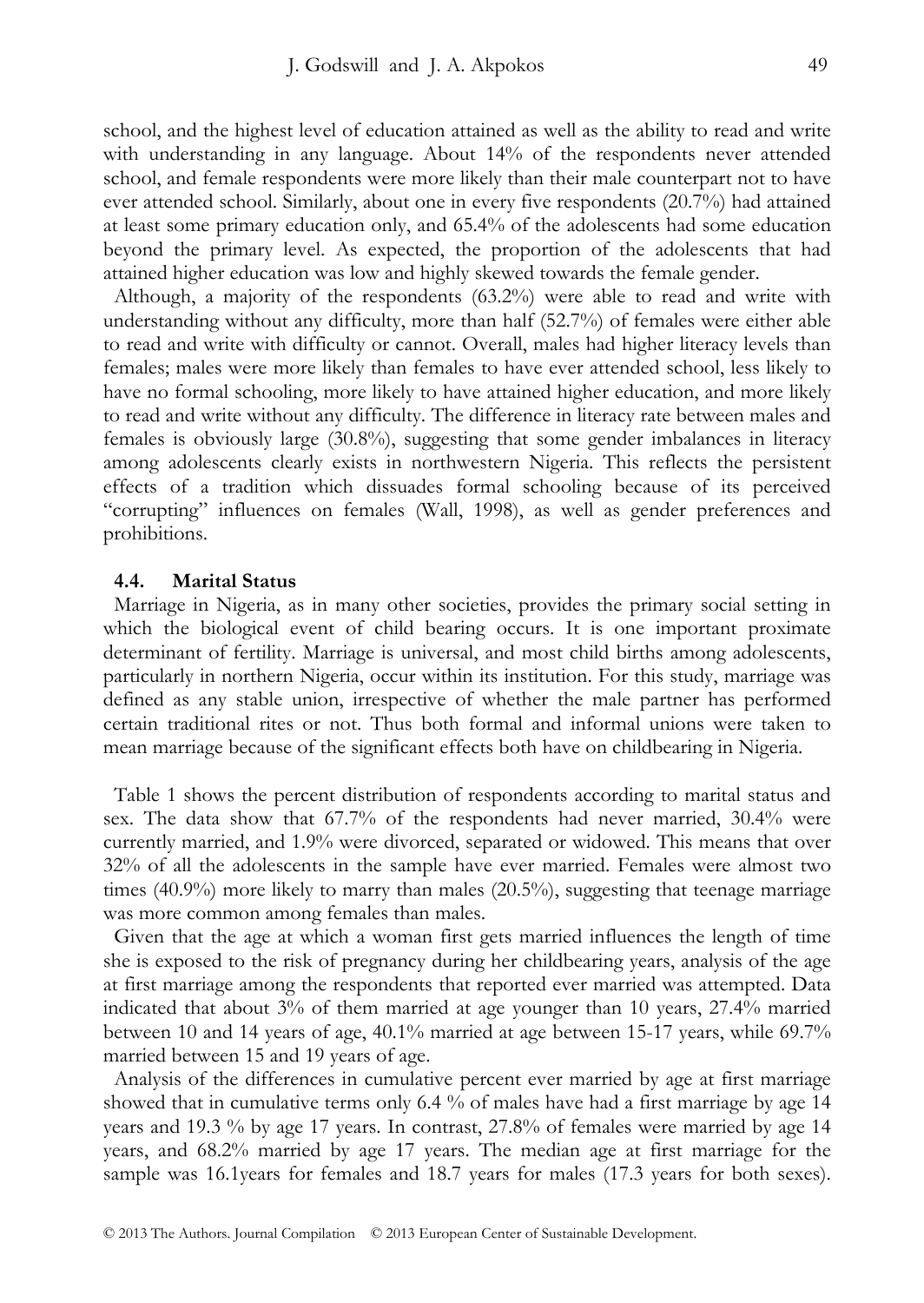The significant differentials in age at first marriage between male adolescents and their female counterparts confirm the earlier observation that females marry earlier than males in northwestern Nigeria. Given the general observation that the North West is the region with the lowest median age at first marriage in Nigeria, and judging from the 2003 Nigeria Demographic and Health Survey (NDHS) which found that the region's age at first marriage among women age 20-24 years was 15.5years, the data from this study suggest that the median age at first marriage in the region is rising.

#### **4.5. Occupation**

The distribution of respondents by their occupational status is shown in Table 1. Occupation has probably been one of the widely used indices of socio-economic status in demographic studies, especially in the assessment of economic activities and evaluation of their contributions to fertility and mortality behaviors. Respondents were asked whether or not they were currently working, that is doing something to generate income, and what type of work they were doing.

Slightly less than half (49.6%) of the respondents said they were doing something to generate income. About 51% of males compared to 48% of females engaged in one economic activity or another. Majority of both males and females engaged in some informal sector employment particularly business/petty trading and artisanship. Only 7.1% of the respondents most of whom were males, engaged in formal employment. It is possible that most of the adolescents who reported being engaged in business/petty trading or artisan, did so for their parents or on family-owned business enterprise because the culture in which young persons are seen as sources of unpaid labor for parents is still an acceptable practice in northern Nigeria. On the whole, more than half (50.4%) of the overall sample most of whom were females, were not doing something to generate income. They were students, homemakers or adolescents seeking employment.

The high level of unemployment and the predominance of informal sector's employment among the respondents are not unusual and invariably tied to the level of education which according to the data in Table 1 show clearly that 54% of the respondents have lower than completed secondary school education. Moreover, Nigerian economy has been classified by ILO (1986) to be a mixed trading economy, that is, a type of national economy that falls in-between agricultural and industrially influenced economies. Countries in this type of economy are moving out of pure agricultural activities to trading activities but not yet into industrial activities where informal trading and economic activities are booming and flourishing (Bledsoe and Cohen, 1993:123).

It should be noted that the informal sector of the economy is that sector that is not regulated by way of legislation or government policies. It is unofficial and unregulated sub sector of the economy where free entry to new enterprises exists. These enterprises rely on indigenous resources, they are family-owned and small-scale; they use laborintensive and adapted technology; their workers rely on non-formal sources of education and skills and operate in unregulated and competitive markets. This sector according to Vandemoortele (1991) has become the labor sponges in sub-Saharan Africa after the introduction of Structural Adjustment Programme (SAP) in the region.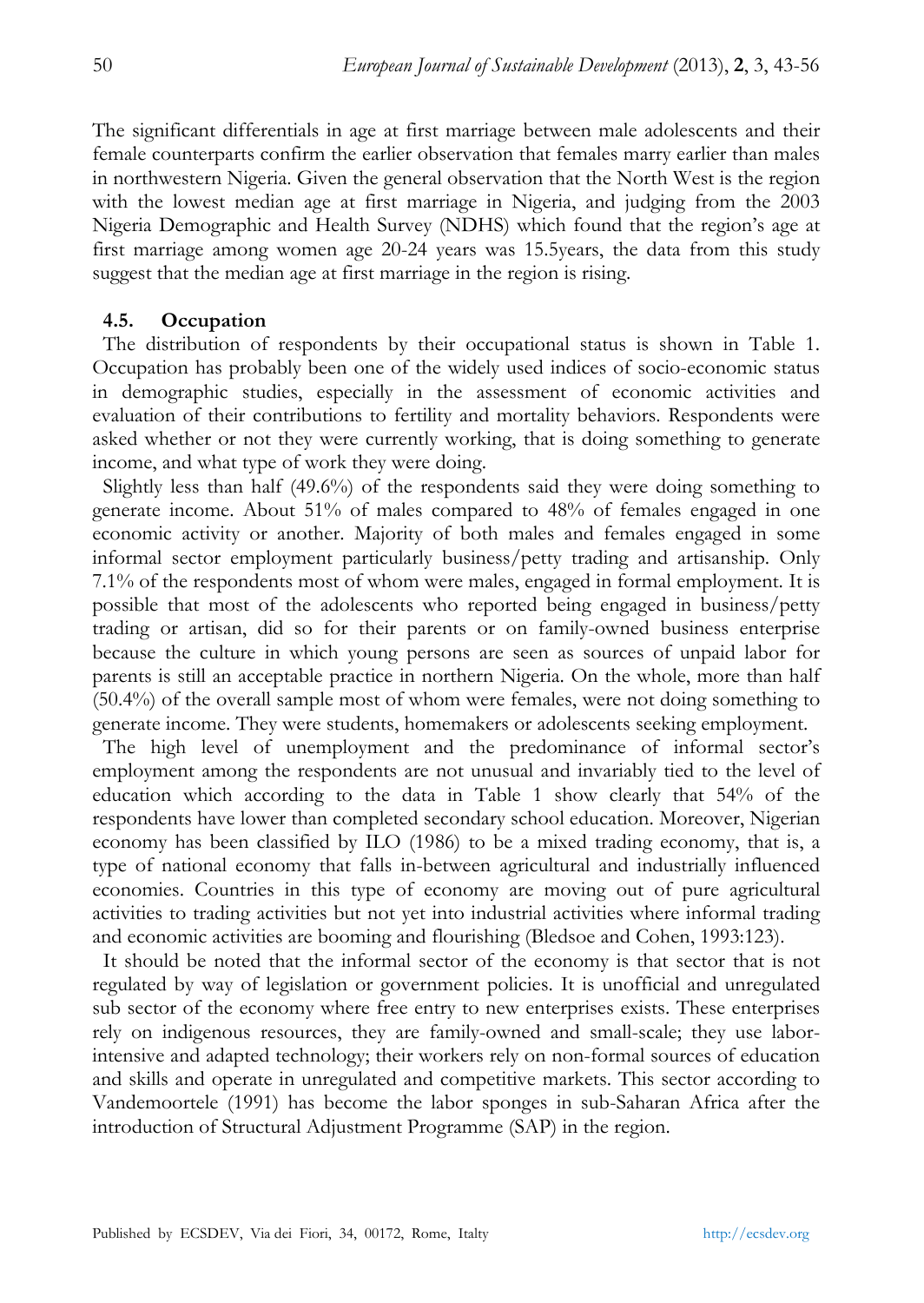#### **4.6. Respondents' Parental Background**

Given the crucial influence of parents and parental socio-economic characteristics on children's (including adolescents) behavior, life's circumstance and decision making, Table 2 show the distribution of respondents according to some parental socioeconomic background. Some of the parental characteristics that are found to have bearing on children's behavior include socio-economic status of the family, the educational attainment, reproductive history (including age at first marriage, type of union, number of surviving children) and occupation. These parental characteristics are likely to influence children's attitudes as well as decision making with regards to choice of career, age at marriage, type of union and family size.

As expected, parental education was low and mothers tended to have lower level of education than fathers. For instance, respondents' mothers were more likely (46.2%) to have no formal education than respondents' fathers (26.3%). On tertiary education, about 25% of mothers as against 47% of fathers had higher education. Overall, 62.3% of mothers and 37% of fathers had primary education or lower, and fathers were more likely than mothers to complete each level of education.

Table 2 also shows percent distribution of respondents according to parental occupation. The data show that only 31.2 % of fathers and 19.6% of mothers were engaged in public sector employments. Majority of fathers were engaged in informal sector employment and 3.8% of them were unemployed. On the other hand, while some mothers were engaged in informal sector employment, particularly business/petty trading, a large proportion of them (47.6%) were homemakers and unemployed. This is not surprising because among the Hausa/Fulani who, in this study constitute the highest proportion of respondents, female participation in labor force outside the home is not common. The traditional practice of confining married women to the house ("kulle") has restricted them to being "full time" housewives or homemakers.

The data Table 2 also indicate that 15.4% of the respondents' fathers and 62.2% of mothers married before their 20th birthday. The percentage decreases as the age at marriage increases such that only 8.1% of mothers and 27.5% of fathers married at age 30 years and above. This means that slightly less than two third of mothers began marriage at their adolescent years, and almost three quarters of fathers began theirs during youthful years, before age 30 years. This pattern is expected in societies like Nigeria where marriage marks the point in a woman's life and childbearing is socially acceptable.

On fathers' type of marital union, the data indicate that 58.3% of the respondents' fathers were in monogamous union as against 41.7% in polygynous union. The high proportion of the respondents' fathers in polygynous relationship is explainable as the three states chosen for the study have a higher proportion of Moslems and Islam allows a man to take additional wives provided they would be treated equally. Besides, the absence of sexual satisfaction from the previous wife, her lack of capacity to produce children or required number/sex composition, sudden acquisition of wealth by a man, and the desire to form social and political alliance with strategically powerful patrons or godfathers, have also been found among the potent factors influencing polygyny in Nigerian society.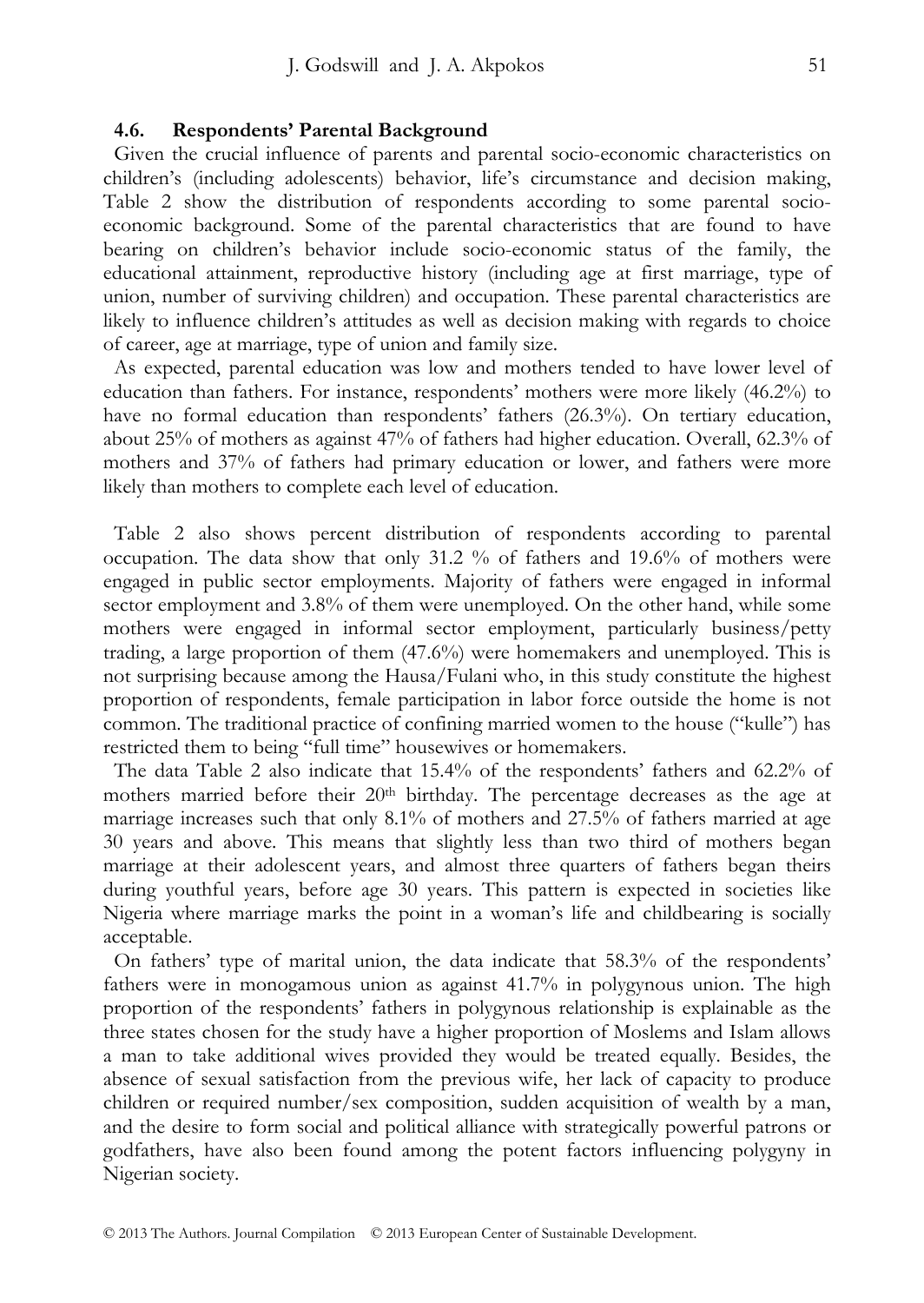| <b>Parental characteristics</b>   | A11<br>$(N=1175)$ |  |  |
|-----------------------------------|-------------------|--|--|
|                                   |                   |  |  |
| Father's level of education       | $\frac{0}{0}$     |  |  |
| No formal schooling               | 26.3              |  |  |
| Some primary                      | 10.7              |  |  |
| Some secondary                    | 15.9              |  |  |
| Some tertiary                     | 47.1              |  |  |
| Mother's level of education       |                   |  |  |
| No formal education               | 46.2              |  |  |
| Some primary                      | 16.1              |  |  |
| Some secondary                    | 12.6              |  |  |
| Some tertiary                     | 25.1              |  |  |
| <b>Father's Occupation</b>        |                   |  |  |
| Civil /public Servant             | 31.2              |  |  |
| Business/Petty trading            | 28.1              |  |  |
| Farming                           | 18.8              |  |  |
| Artisan                           | 18.1              |  |  |
| Unemployed                        | 3.8               |  |  |
| Mother's occupation               |                   |  |  |
| Civil/public servant              | 19.6              |  |  |
| Business/petty trading            | 16.1              |  |  |
| Farming                           | 11.3              |  |  |
| Artisan                           | 5.4               |  |  |
| Homemakers/unemployed             | 47.6              |  |  |
| Father's age at first marriage    |                   |  |  |
| $<$ 20 years                      | 15.4              |  |  |
| $20-29$ years                     | 57.1              |  |  |
| $\geq$ 30 years                   | 27.5              |  |  |
| Mother's age at first marriage    |                   |  |  |
| $\leq$ 15 years                   | 18.9              |  |  |
| 15-19 years                       | 43.3              |  |  |
| $20-29$ years                     | 29.7              |  |  |
| $\geq 30$ years                   | 8.1               |  |  |
| Father's type of union            |                   |  |  |
| Monogamy                          | 58.3              |  |  |
| Polygyny                          | 41.7              |  |  |
| Father's total number of children |                   |  |  |
| $\leq$ 6 children                 | 38.1              |  |  |
| $\geq$ 7 children                 | 61.9              |  |  |
| Mother's total number of children |                   |  |  |
| $\leq$ 6 children                 | 77.4              |  |  |
| $\geq$ 7 children                 | 22.6              |  |  |
|                                   |                   |  |  |

# **Table 2: Percent distribution of respondents according to parental characteristics**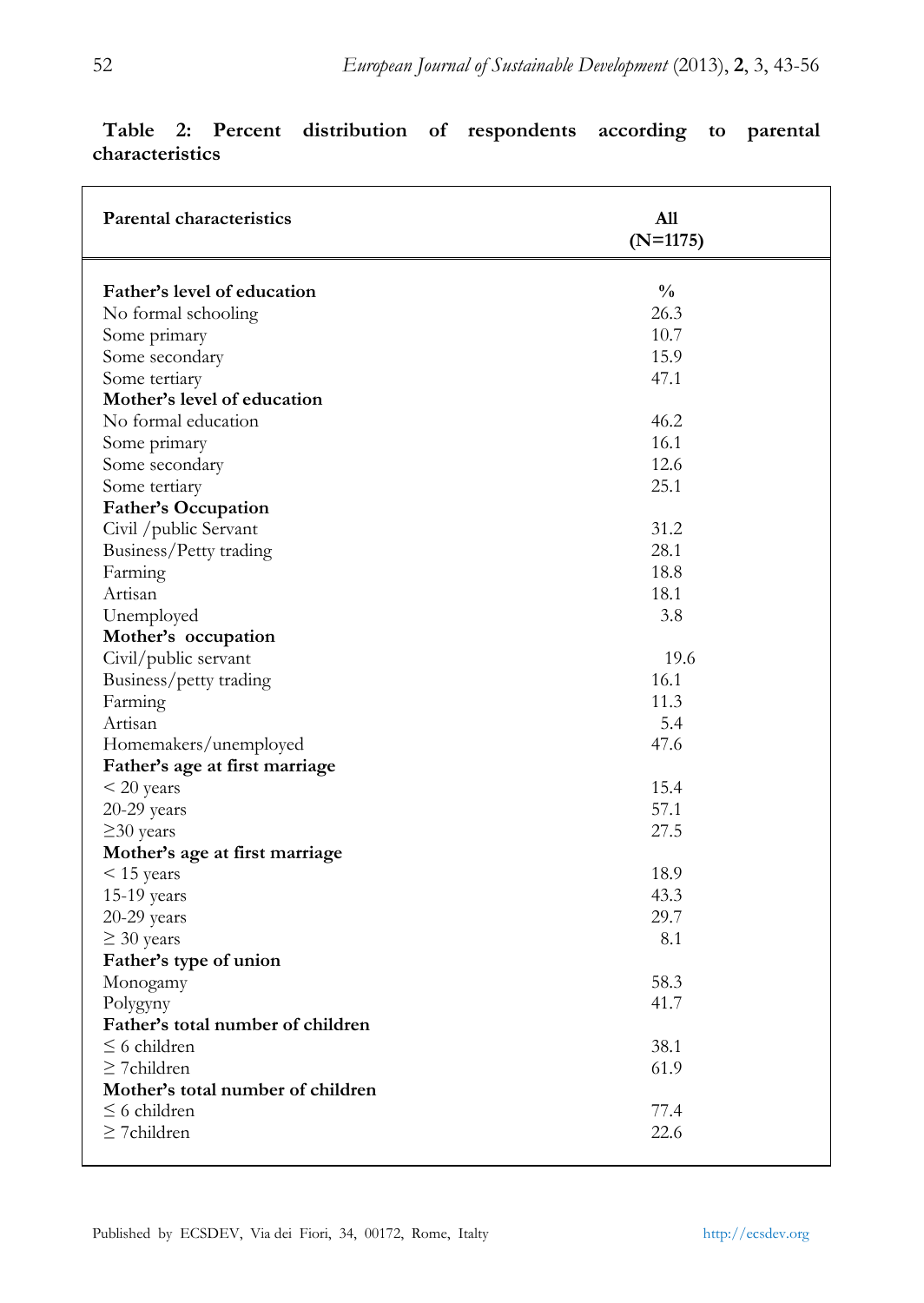On the whole, there is the dominance of monogamy over polygyny in northwestern Nigeria, and this conforms to NDHS 2003 which found similar pattern (NPC, 2004). In essence, although polygyny was found to be dominant in studies on the African family system carried out in some selected societies (Assiemong, 1988), this is not entirely true of the Nigerian situation.

The distribution of respondents according to parental total number of living children is also indicated in Table 2. The data indicate that slightly more than one-third (38.1%) of the respondents' fathers and largely more than two-thirds of their mothers, had a total of 6 living children or more. The average total number of living children for the respondents' fathers was 9.7 while that of the mothers was 5.9. Clearly, the fertility level of women is far less than that of men in northwestern Nigeria and is largely related to the polygynous nature of the area.

#### **5. Knowledge, Attitudes and Practice of Contraception**

In view of the apparent impact that knowledge and attitudes towards contraceptives have on their use, respondents were asked if they ever heard that there were methods used by married and unmarried persons to prevent, space or delay a pregnancy, and if they approve or disapprove using any of these methods. Questions relating to use of methods of contraception were also asked. Indeed data on knowledge and use of contraceptive methods are central to demographic analysis particularly fertility phenomenon. Knowledge about available contraceptive methods is the first step toward the adoption of appropriate methods. Table 3 presents responses on knowledge, approval and use of methods of contraception, by sex.

The data show that about 73% of male, and 65% of female adolescents have ever heard of methods of contraception, indicating that majority of adolescents of both sexes have some knowledge about contraceptive methods. The 2008 NDHS corroborates this high rate of knowledge of contraceptive methods in Nigeria. According to the NDHS report, 72.0% of all women age 15-49 years know at least one method of contraception/family planning and 71.0% know a modern method (NPC and ICF Macro, 2009:63).

However, males are more likely than females to be aware of these methods. While the proportion of female adolescents who approve contraceptive methods was higher (33.4%) than their male counterparts (30.7), the proportion of both male and female adolescents who disapproved was clearly higher than those who approved. Slightly less than one-fifth of both male and female adolescents had ever used, while about one-sixth were currently using methods of contraception, suggesting that a large proportion of adolescents in northwestern Nigeria had never used and are not currently using methods of contraception. This upholds the observation that the total life situation of many teenagers in northwestern Nigeria tends to promote attitudes of fatalism which undermine the rational and planned acceptance or approval and use of contraceptive devices.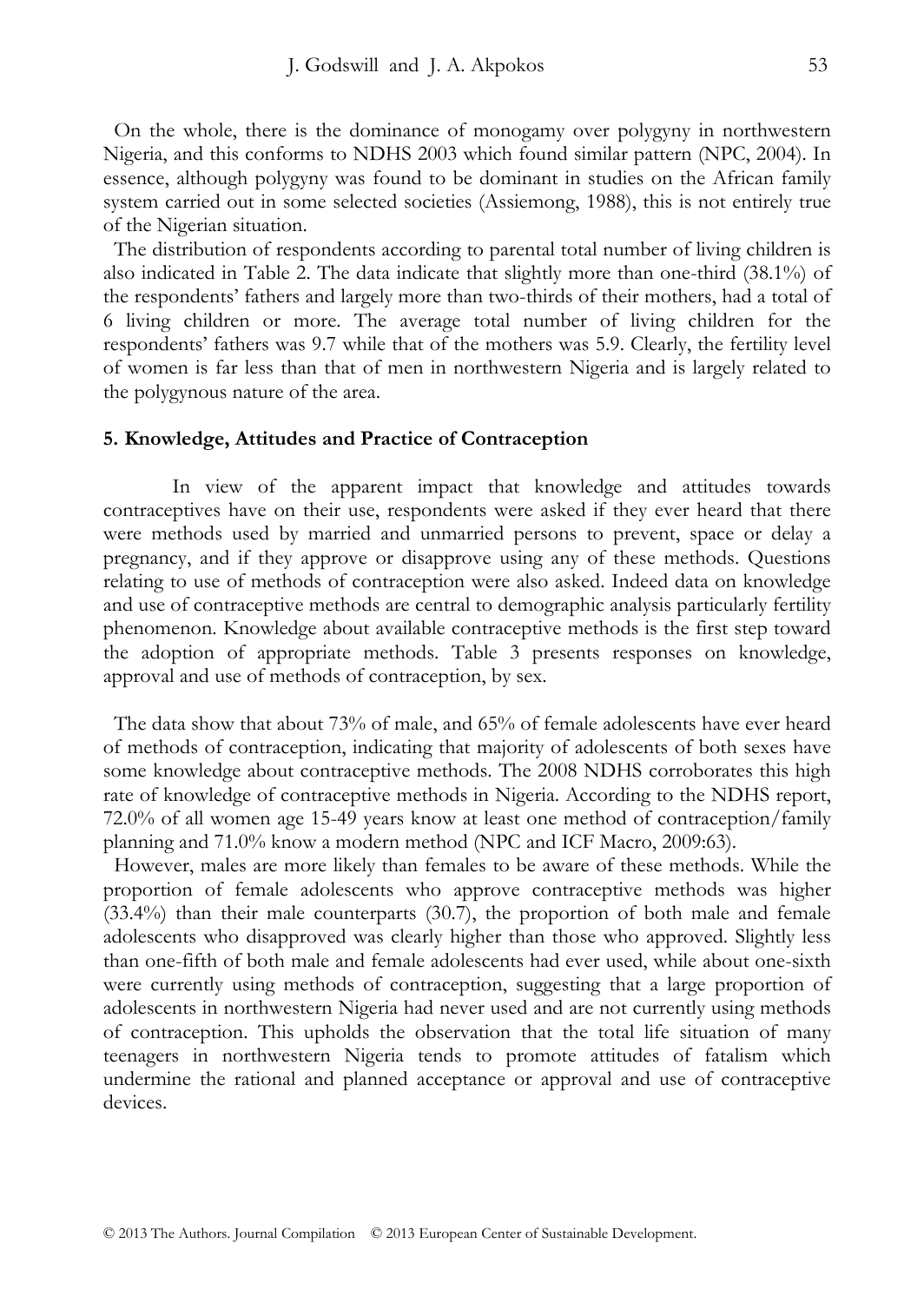| Variables/Responses                                   | Male Responses |        | Female Responses |        |
|-------------------------------------------------------|----------------|--------|------------------|--------|
|                                                       | Percent        | Number | Percent          | Number |
| Ever heard methods of contraception?                  |                |        |                  |        |
| Yes                                                   | 72.6           | 440    | 64.5             | 367    |
| No                                                    | 24.8           | 150    | 26.2             | 149    |
| No response                                           | 2.6            | 16     | 9.3              | 53     |
| Approval of contraceptive use?                        |                |        |                  |        |
| Approve                                               | 30.7           | 186    | 33.4             | 190    |
| Disapprove                                            | 63.5           | 385    | 60.3             | 343    |
| No response                                           | 5.8            | 35     | 6.3              | 36     |
| Ever used methods of contraception?                   |                |        |                  |        |
| Yes                                                   | 19.1           | 115    | 19.6             | 112    |
| No                                                    | 77.6           | 467    | 76.7             | 439    |
| No response                                           | 3.3            | 24     | 3.7              | 18     |
| Currently<br>methods<br>using<br>of<br>contraception? |                |        |                  |        |
|                                                       | 16.1           | 97     | 16.6             | 95     |
| Yes                                                   | 64.3           | 387    | 61.9             | 354    |
| $\rm No$                                              | 19.6           | 122    | 21.5             | 120    |
| No response                                           |                |        |                  |        |

## **Table 3: Percent distribution of responses to questions regarding knowledge, approval and use of methods of by sex**

The relative gender imbalance in the level of awareness of methods of contraception among the respondents may not be unrelated with poor access to reproductive health information and low level of female education in the area. Generally in Nigeria many adolescents lack information on sexual health, the skills to negotiate sexual relationships, and access to reproductive health services. There is extreme lack of information or education for adolescents on sex, particularly teaching about sexuality and family planning. Among the Hausas in northern Nigeria, there is a widely-held belief that a girl should already be married and living in her husband's house at the time of the first menses so that she will be safely guarded in her husband's compound when she is able to conceive. Thus, young women may be denied access to sexuality or sex education as a means of discouraging them from sexual experimentation. This is also likely to have implications on their attitudes toward contraceptive methods which, as shown in Table 3, were somewhat negative.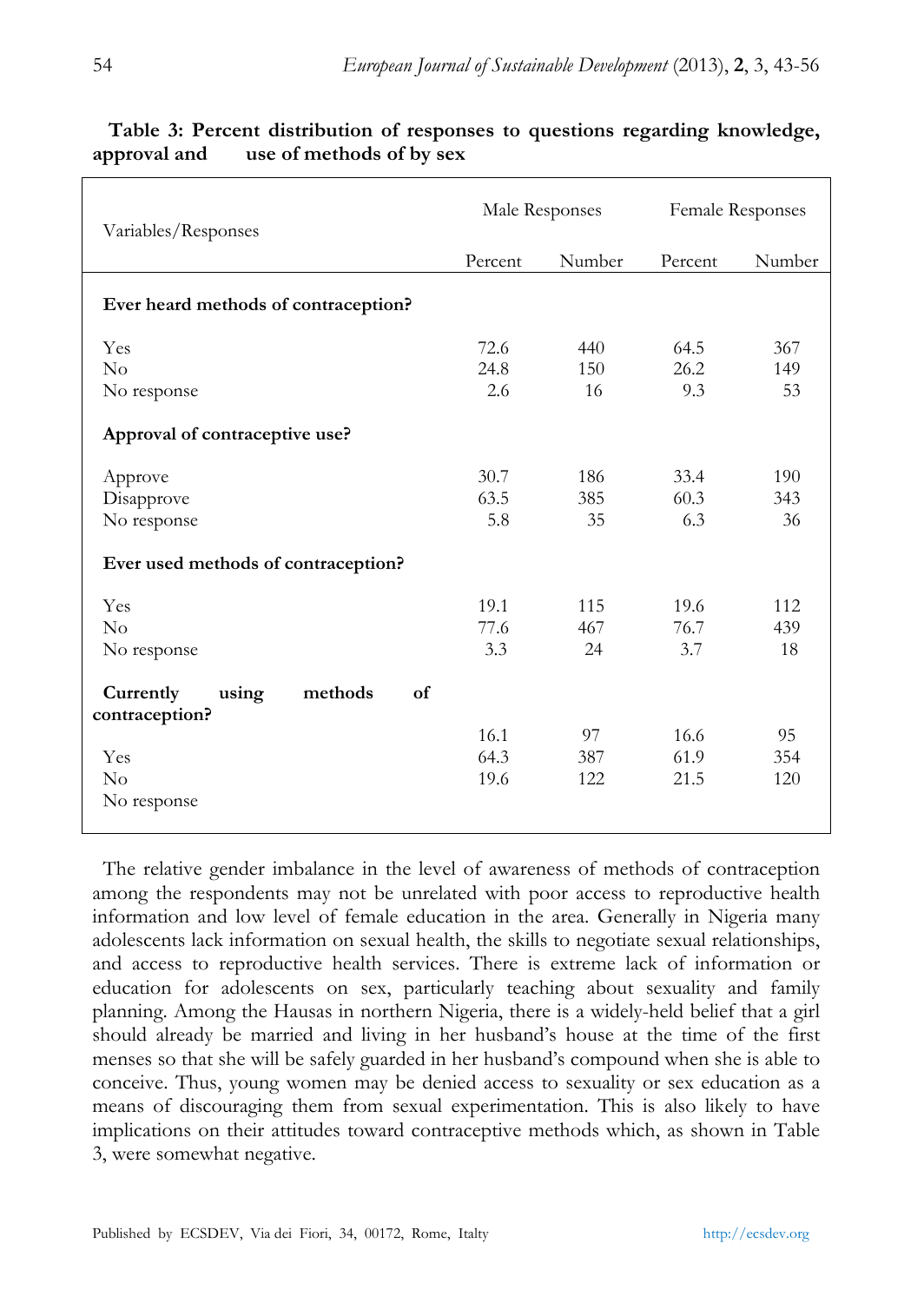Indeed, with regards to attitudes towards contraception probably the most important finding to emerge from the study is that knowledge and reported actual behavior have little in common. The findings show that knowledge of contraceptive methods is widespread; mention was made to some preventive methods to suggest that the fundamental barriers to behavioral change lie within the socio-cultural context that molds the reproductive behavior of the adolescents in northern Nigeria. Increasing obsession to dance to the tunes of religious tenets in this largely Islamic states combine with low level of education to support a culture in which marriage and childbearing begins early, particularly among female gender. A sense of invulnerability, adolescent sexual exploration and experimentation, entrenched reproductive norms and values, work together to maintain a situation that results in early childbearing and high fertility. Moreover, opportunities for young women in this setting to achieve an identity beyond those of wife and mother are nearly non-existent. In circumstances of entrenched power imbalances, adolescents' (particularly females) ability to dare into sensitive political and religious issue like contraception, or insist upon use of contraceptive methods, is low. There is need for intervention strategies to be undertaken to tackle issues relating to empowerment, and access to resources, improved information and services in northern Nigeria.

#### **Conclusion**

The findings have shown that social and economic circumstances of adolescents and their parents vary by gender. Therefore, acknowledging gender differences in the designs of programs for young people in the area may be a prerequisite for their success. Again, the findings of this study highlighted the immediate need for a concerted effort towards solving the several problems confronting the adolescents in northern Nigeria. At present, Nigerian Population Policy devotes little attention to the specific problems and needs of adolescents especially if they are unmarried. It is also evident that the society has a lot to gain from helping adolescents to make informed and responsible reproductive choices. By and large, this broad based description of the sociodemographic characteristics of the sampled adolescents is intended to stimulate discussions among policy makers, programmes planners, and researchers on what we know about adolescents in northern Nigeria and to assess whether current resource allocations and programmes are appropriate for the needs of this large segment of the population.

#### **References**

Adeokun, L. A. (1979). "Family Planning in Southwestern Nigeria: Levels and determinants of KAP." *1971-75 National Survey of Fertility, Family, and Family Planning, Phase I:* 

*W. Nigeria. DSS Monograph No.1.* University of Ife, Ile-Ife. Pp.62-104.

Assiemong, M. (1988) "Religious Mores and norms, and Family Building in Africa". *RIPS Occasional Paper*, Vol.1, No.1, Pp 44-61

Bledsoe, C. and B. Cohen (eds) (1993) *Social Dynamics of Adolescent Fertility in sub- Saharan Africa.* Washington, DC: National Academy Press.